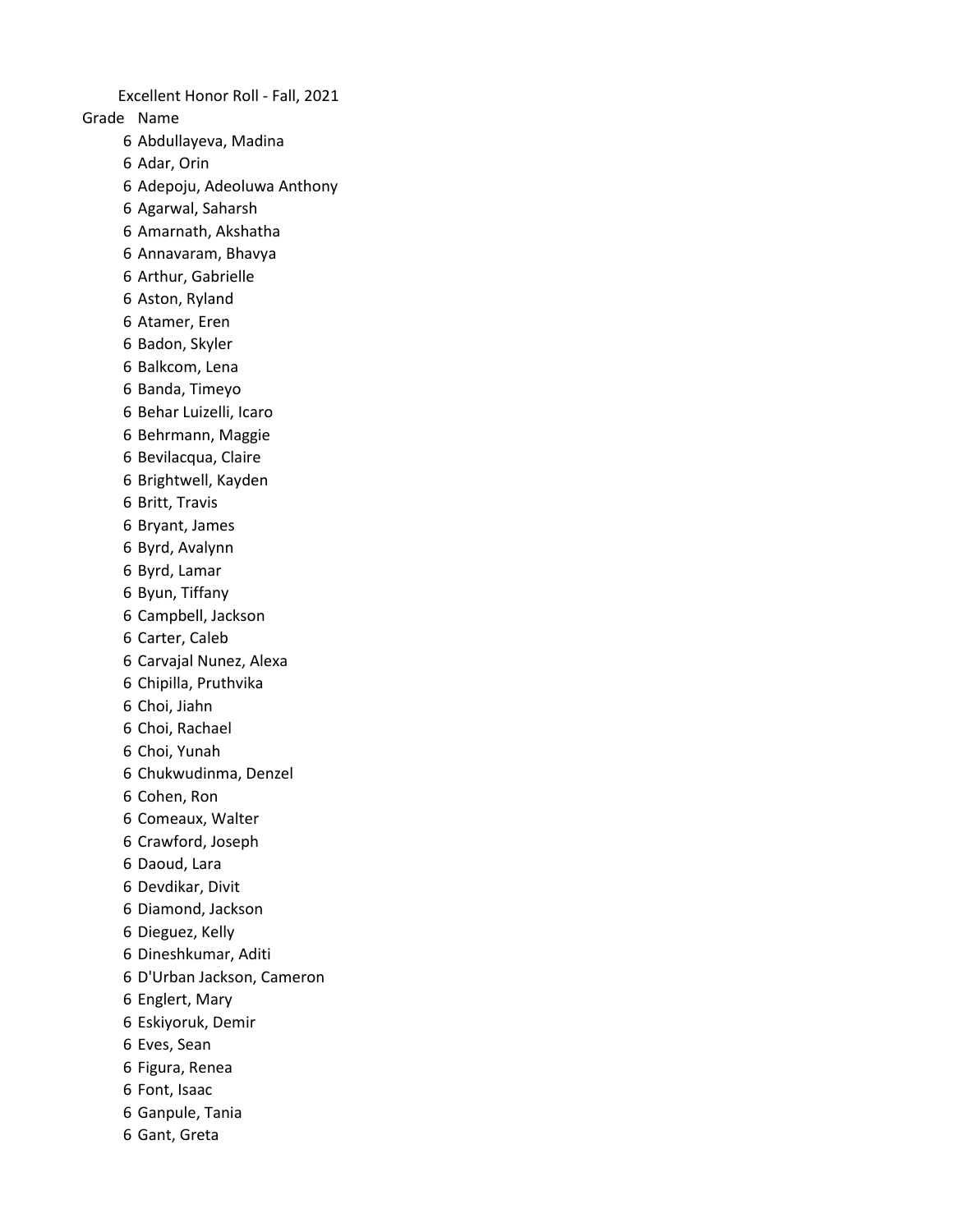Gant, Hadley Garrison, Nolan Gatlin, Abby Gay, Jackson Goetz, Maia Gonzalez Andujar, Daniel Gruenwald, Omer Gulati, Saanvi Guler, Ayse Harlow, Andre Hill, Kira Ho, Chloe Howard, Joseph Hu, Ryan Humayun, Halqis Adelia Ingerson, Austin Ivanov, Maksim Ivanova, Bozhidara Jackson, Sidney James, Wyatt Jayaram, Devrishi Jeffery, Casey Jocham, Delaney Johns, Owen Johnson, Aiden Jones, Curran Ju, William Juneja, Rayna Keefe, Mackenzie Kluchar, Dylan Kodimyala, Ikshan Kraker, Raina Kumawat, Ashvik Lachover, Ron Lavretta, Austin Leal, Lucia Lee, Seojeong Levi, Dana Lima, Alexander Liu, Carter Liu, Nathan Liubushak, Katsiaryna Lobo, Ria Lopez-Rizo, Rennan Lubowich, Eden Luis Romero, Daniela Luria, Ilay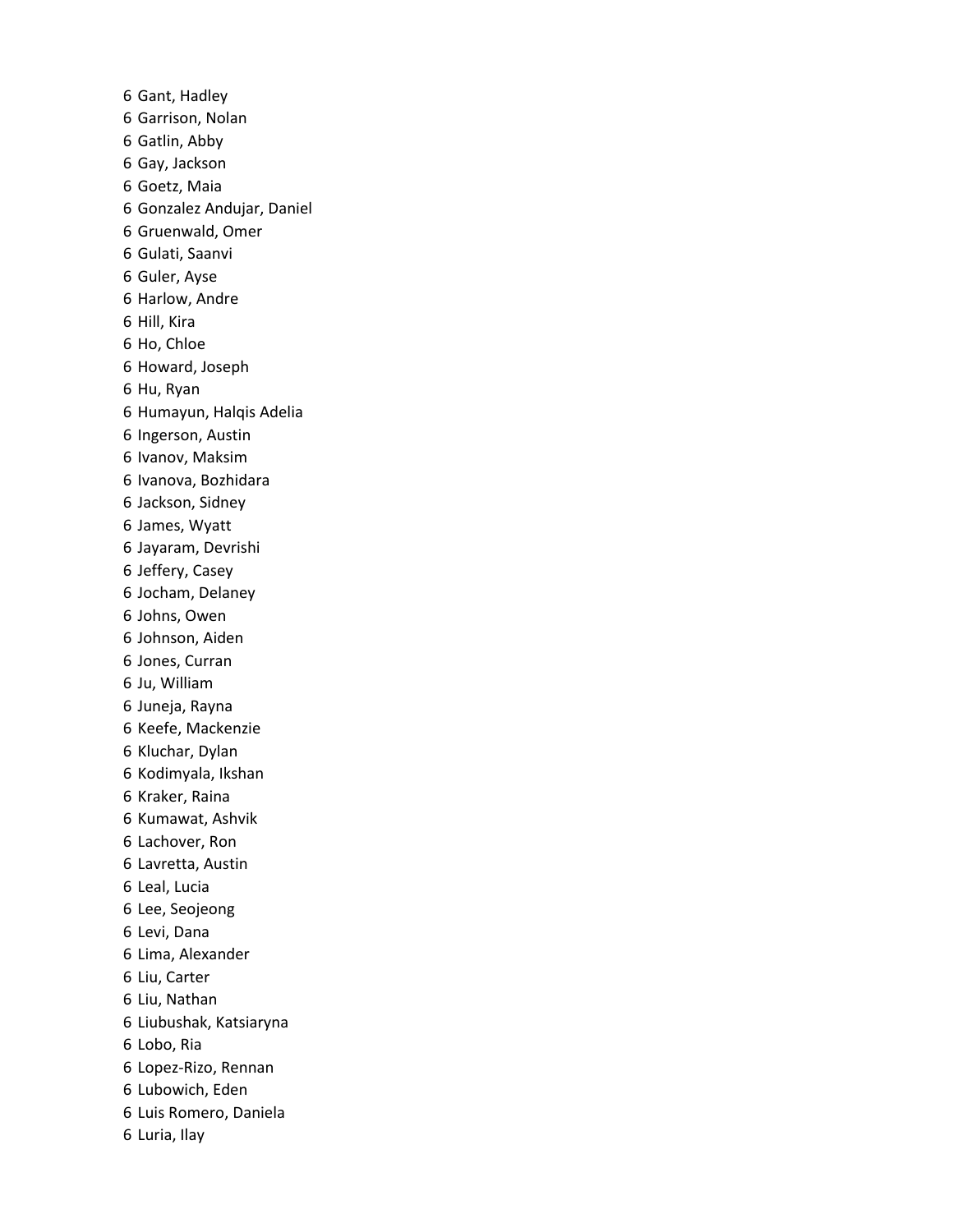Lysak, Robert Manna, Eshaan Martin, Luke Martinez, Luna Mason, Cameron McIlroy, Charlotte Nadkarni, Neehal Nedelev, Adrian Newsome, Parker Nguyen Duy Hong, Tom Olowoyo, Ilah Park, Leena Pate, Kiera Patel, Aanya Pelican, Eric Perez, Chloe Peterson, Owen Powers Reiss, Carolyn Powers Reiss, Kevin Rajala, Satvika Rathore, Pratham Red, Melody Rissland, Chance Rose, Michaela Rosen, Reese Ruban, Daniel Rubin, Shane Sacco, Miller Saini, Arpita Santiago, Lucas Sasi Kumar, Aneeshsaai Schloerke, Evan Seiter, Eric Seo, Irene Sharma, Hunar Sheffield, Ella Sheftel, Joseph Shim, Soojeong Shin, Ion Shinn, Riley Simpson, Shaydon Singh, Ishika Sinkovits, Steven Sippel, Lily Sivakumar, Shremat Sivakumar, Skandha Slowik, Ava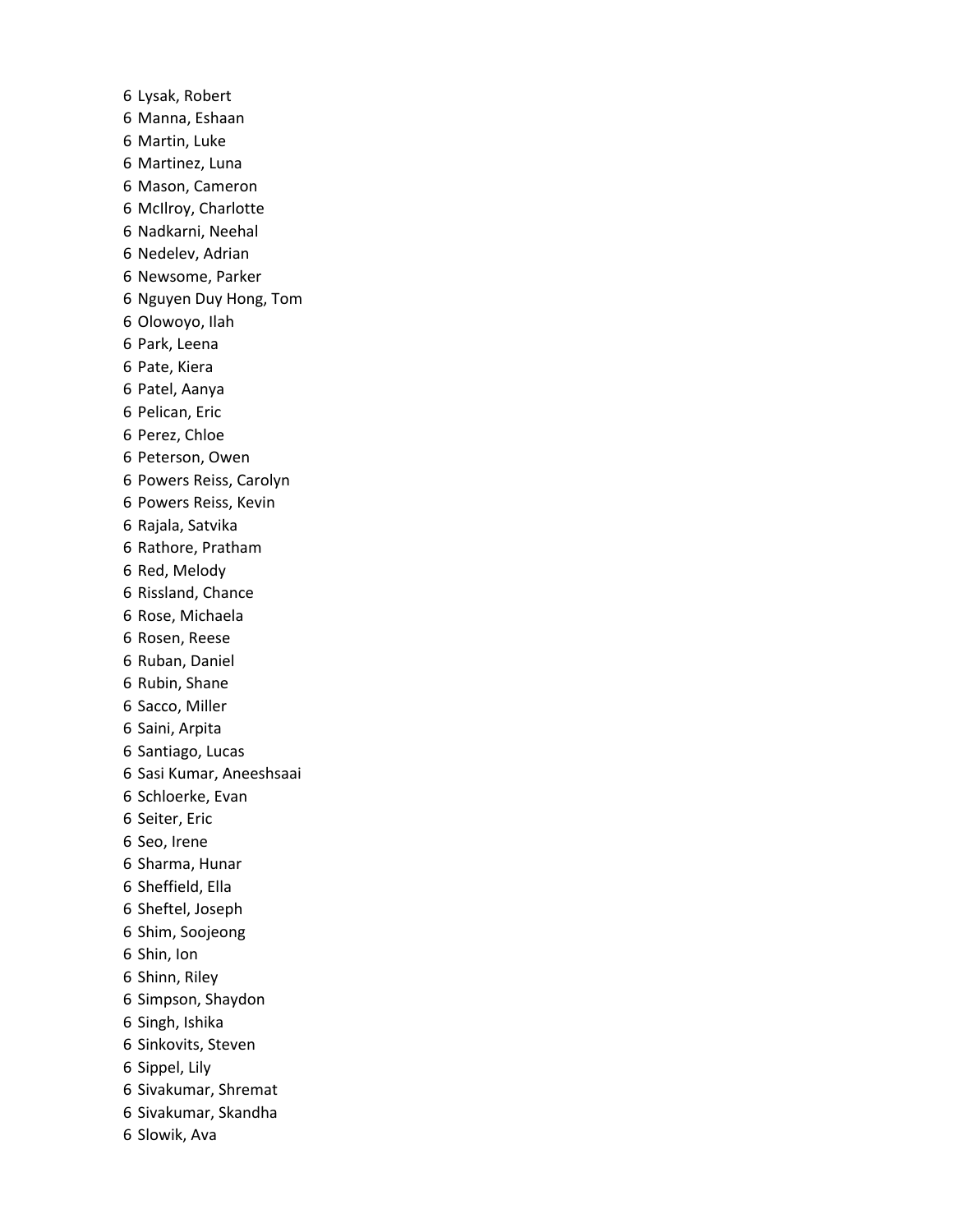Small, Peyton Smith, Emma Smith, Olivia Solomon, Bethiel Sopa, Troy Soule, Addisynn Spencer, Colin Stech, Vincent Tammetta, Julie Tankov, Lily Tiner, Brock Tomaz Sooter, Alexander Tyagi, Harshit Valummel, Eshal Vassilev, Jordan Villatoro, Hailey Wang, Ziqiao Washer, Katharine West, Caroline Winklmann, Max Wojcik, Kevin Wright, Mahliya Yan, Brendan Yoon, Eden Zeilinger, Ethan Zhang, Samuel Zhong, Michelle Ajeeth Nair, Advika Albright, Naja Alvarado-Jaime, Diego Alvarez, Isabella Amin, Neeharika Anderson, Aaden Andrew, Adina Applegate, Bryson Atallah, George Augenstein, Eslie Awasthi, Ayana Bara, Katelyn Benyam, Loza Berroteran, Chloe Bharathi, Kavya Bhatnagar, Jhanvi Bible, Tyler Blue, John Borden, William Brill, Ian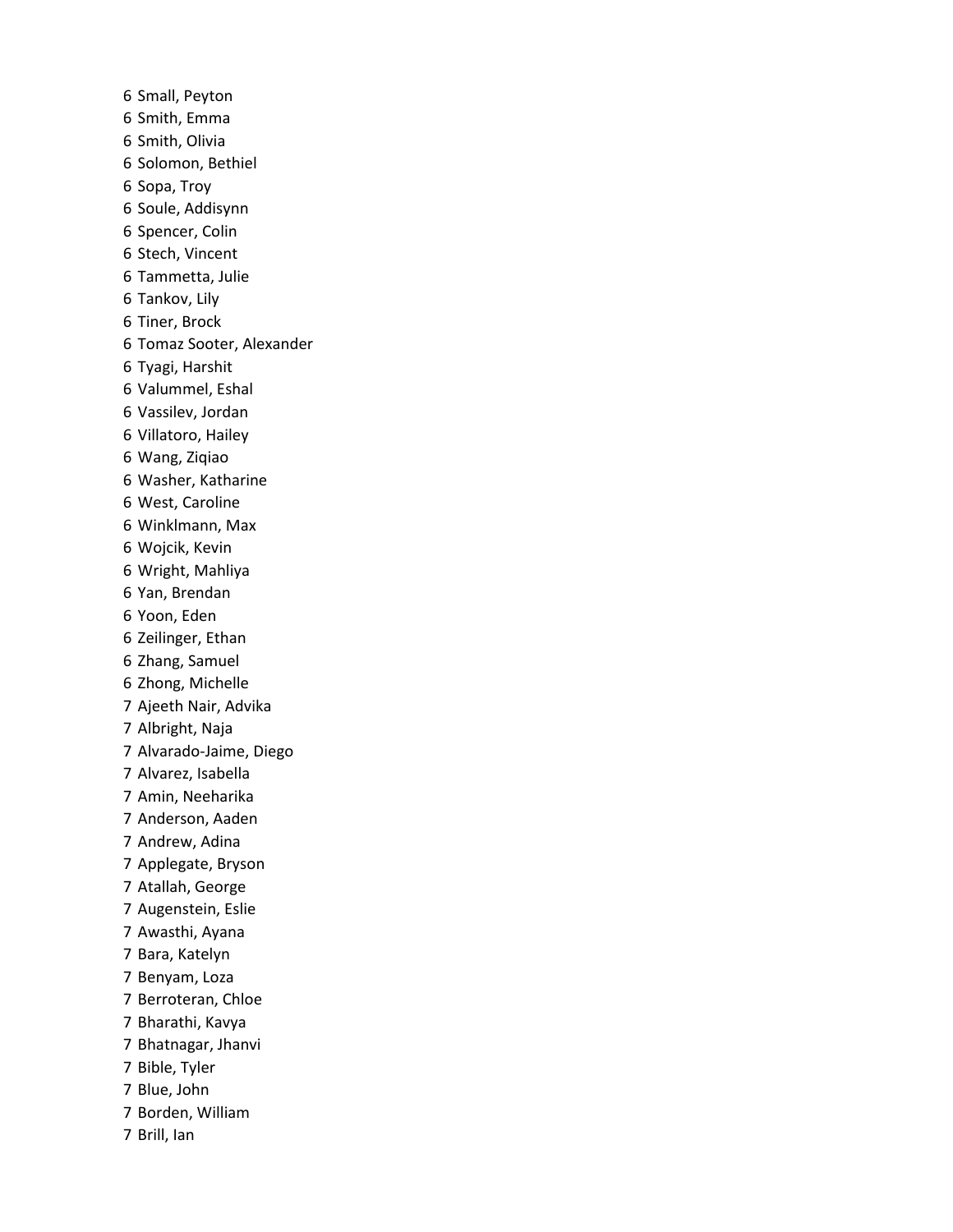Broitman, Karina Buehler, Sophia Burrell, Ryan Chandran, Nihitha Chaudhary, Ishita Chen, Eric Cherukuri, Akshath Chhabria, Kiana Chi, Daniel Cho, Yoonho Choi, Andrew Cintra, Isabela Coffey, Sebastian Connor, Elyse Conyers, Semaya Crowe, Elizabeth Dandridge, Laila Dankworth, Ty Daujotas, Marija De Bruijn, Giada Diaz, Parker Domzal, Heidi Dorr, Brooklinne Du Clou, Beaudine Eaton, Vasily Evans, Ryan Ezgi, Doga Ezhilan, Amudan Fasil, Girum Ferrari, Alessia Freret, Peyton Frye, Peyton Gaetano, Adriana Gangavarapu, Bharat Ghanta, Sanvi Ghosh, Sagnik Gill, Divinity Gilyard, Jazlene Gocen, Deniz Goel, Syon Griswold, Jack Gupta, Adiah Hayakawa, Kanami Hazak, Noga Hegde, Nachiket Heng, J Carl Hopkins, Kaia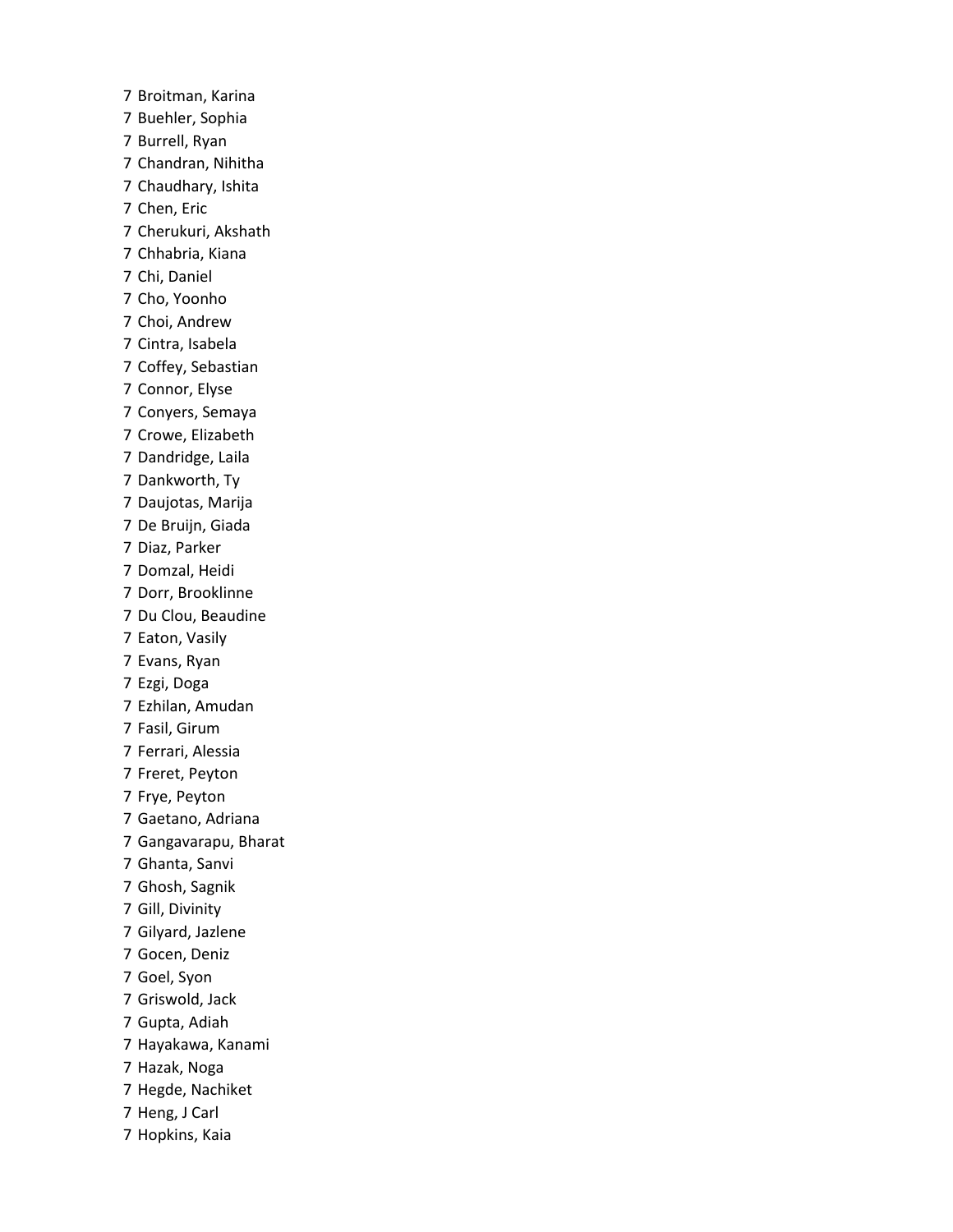Houma, Ebou Ishmael, Gabrielle Islam, Sarah Jadhav, Aditi Jeter, William Kaidar-Heafetz, Shomri Kalliath, Allen Karamched, Sohum Keichour, Raya Kelly, Matthew Ko, Meredith Kolukula, Sri Sai Tejas Kotta, Arjun Kwan, Nathan Kwon, Eileen Leachman, Landon Ledford, Maria Lee, Lumin Lee, Meredith Lee, Stephanie Levi, Matan Lewis, Elijah Lin, Zhuo En Lina, Brady Liu, Harrison Lopez, Lukas Lopez, Zavier Louche, Aiden Lucento, Gabriella Madden, Sebastian Manes, Anna Mann, Mannat Marsh, Massimo Mathews, Shreya Matthews, Grace Mauricio, Earl Julian Maza, Daniela Misrahi, Ike Mistry, Suhani Mohan, Sai Mahant Momin, Ali Moreno, Ava Morris, Caden Muller, Matthew Mwangi, Karen Natu, Tanmay Newsome, Hayden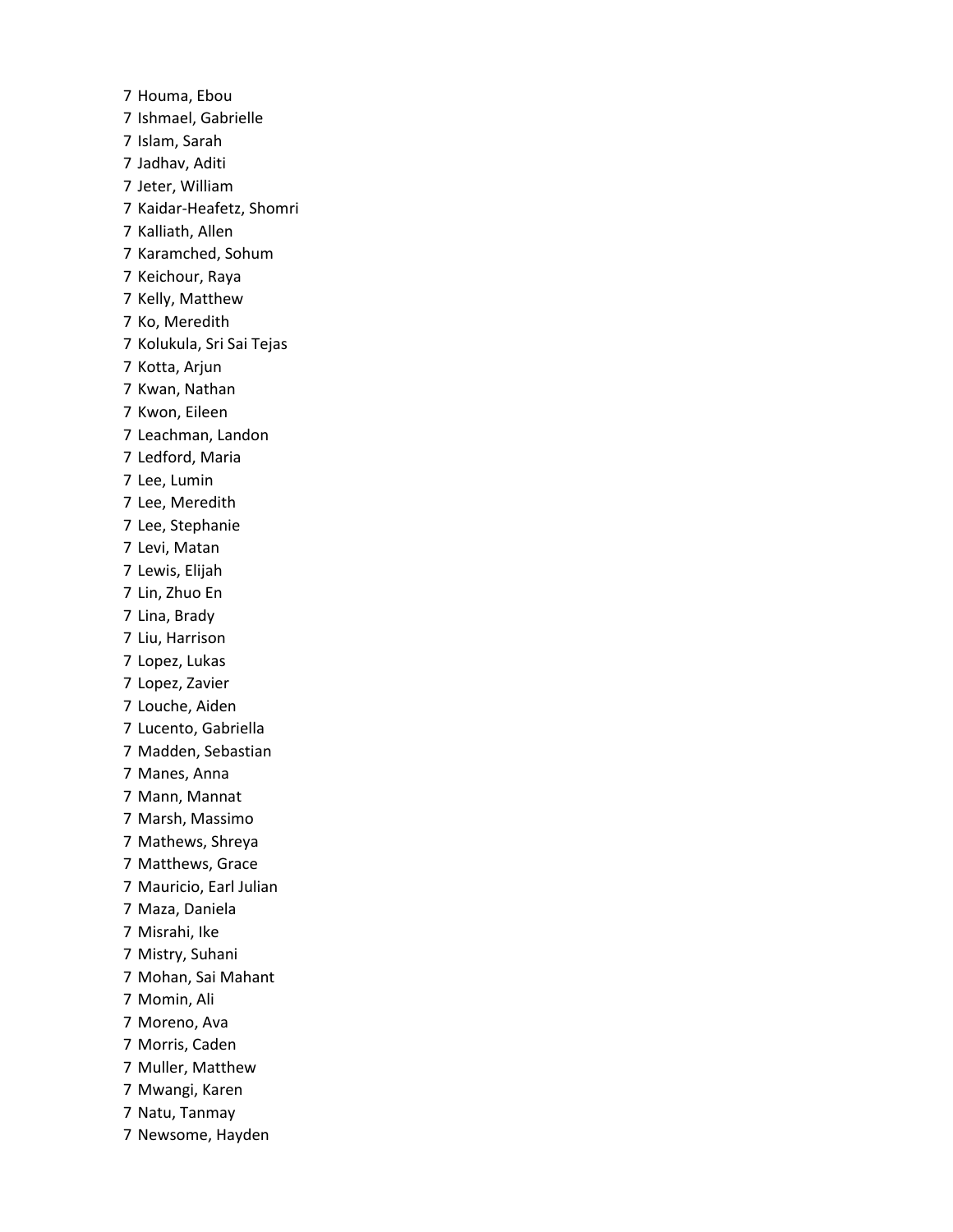Nguyen, Nguyen Nguyen, Tyler Nikain, Omer Nisly, Jonathan Nunes, Jackson Ogletree, Elizabeth Park, Enoch Park, Sean Patterson, Xomun Pattnaik, Nandini Peek, Lailaa Pham, Amy Phariyaniticupt, Benjamin Pike, Brady Pollack, Riley Poon, Holly Pringle, Keegan Ramirez-Duque, Camilo Ramirez-Pineda, Santiago Ramprasad, Eshan Ranade, Riya Rattigan, Eli Rehberg, Sam Resler, Evan Roach, Gabrielle Robey, Ryan Robinson, Ryan Rodriguez, Adriana Ruiz, Jamie Lynn Rushing, Parker Saito, Tsubasa Sanjanwala, Ria Sexton, Rayon Siddeswar, Navaneeth Sinco, Xavier Solanki, Dhruvi Solis, Luis Spaulding, Emily Stallings, Addison Stearns, Grace Stokes, Lily Stokes, Logan Stoll, Nathan Suma, Lynley Tanner, Sarah Toth, Frank Toth, Sophia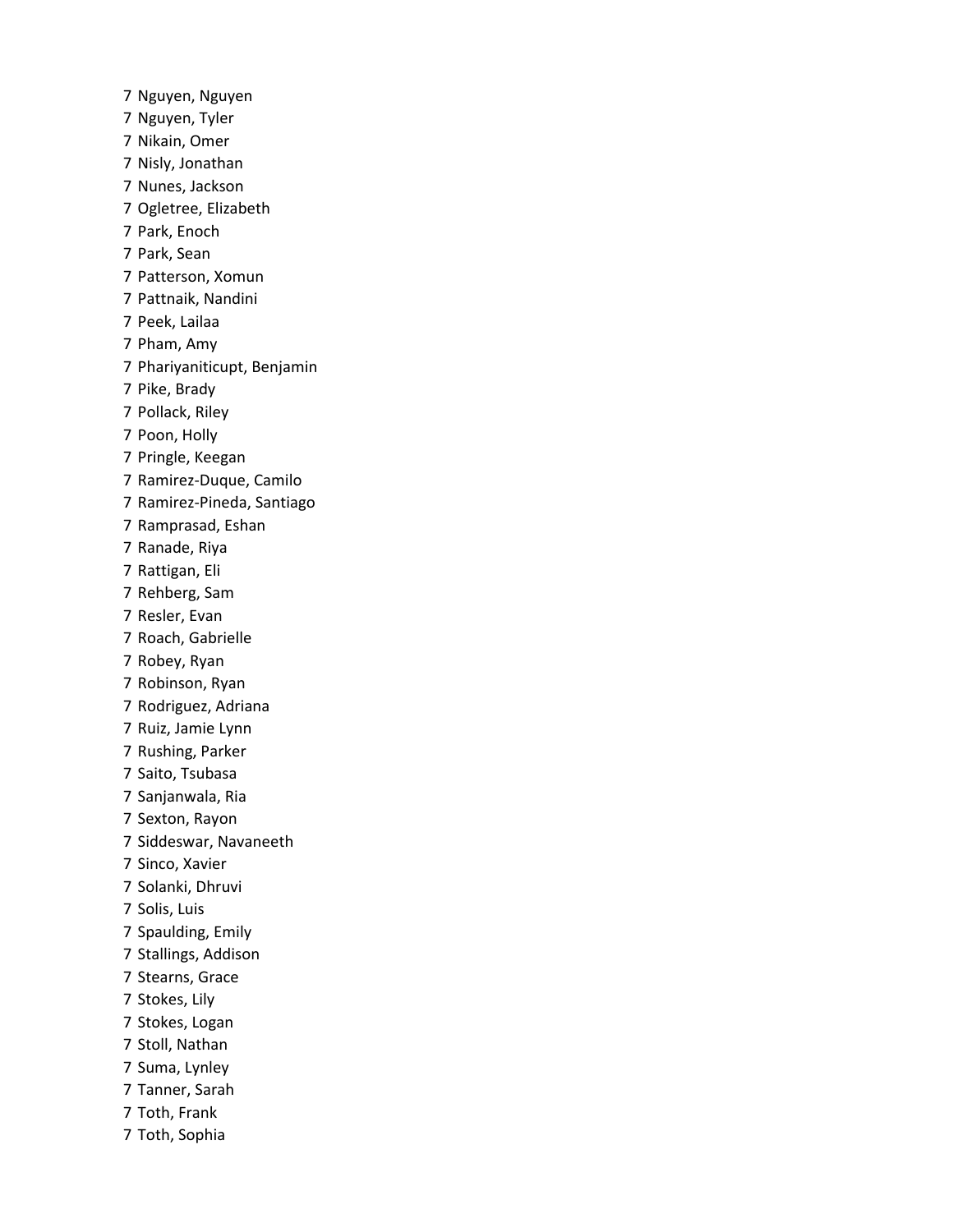Tran, Quan Tutukuri, Shourya Tzvetkov, Martin Urbanawiz, Aaron Utecht, Annie Uttamchandani, Surina Vargas, Maria Vazquez, Isabella Velasco, Michael Vyas, Shiv Wang, Nicole Williams, Cade Yan, Austin Yang, Michelle Yijae-Ng, Jayli Yoharry, Cassius Zhang, Bettina Abebe, Helen Aguilar Rodríguez, Jerysha Aguirre Fernandez, Nicole Aihara, Alex Alnajjar, Hamzah Aloisio, Ethan Alsawaf, Haya Argaman, Ofri Auld, Allison Bakri, Keanu Banda, Marli Barandeh, Atrisa Basso, Leo Bauch, Ansley Bautista, Andrea Diane Behrmann, Ana Bello, Olawale Bellolio Palma, Martin Ben-Senior, Jonathan Bermudez, Fiorella Birnbaum, Isabella Bokhari, Dua Bonilla-Lopez, Melissa Boston, Anna Brandt, Michael Burrell, Kyle Caminha, Camila Carey, Anthony Chandran, Arjun Chapman, Joshua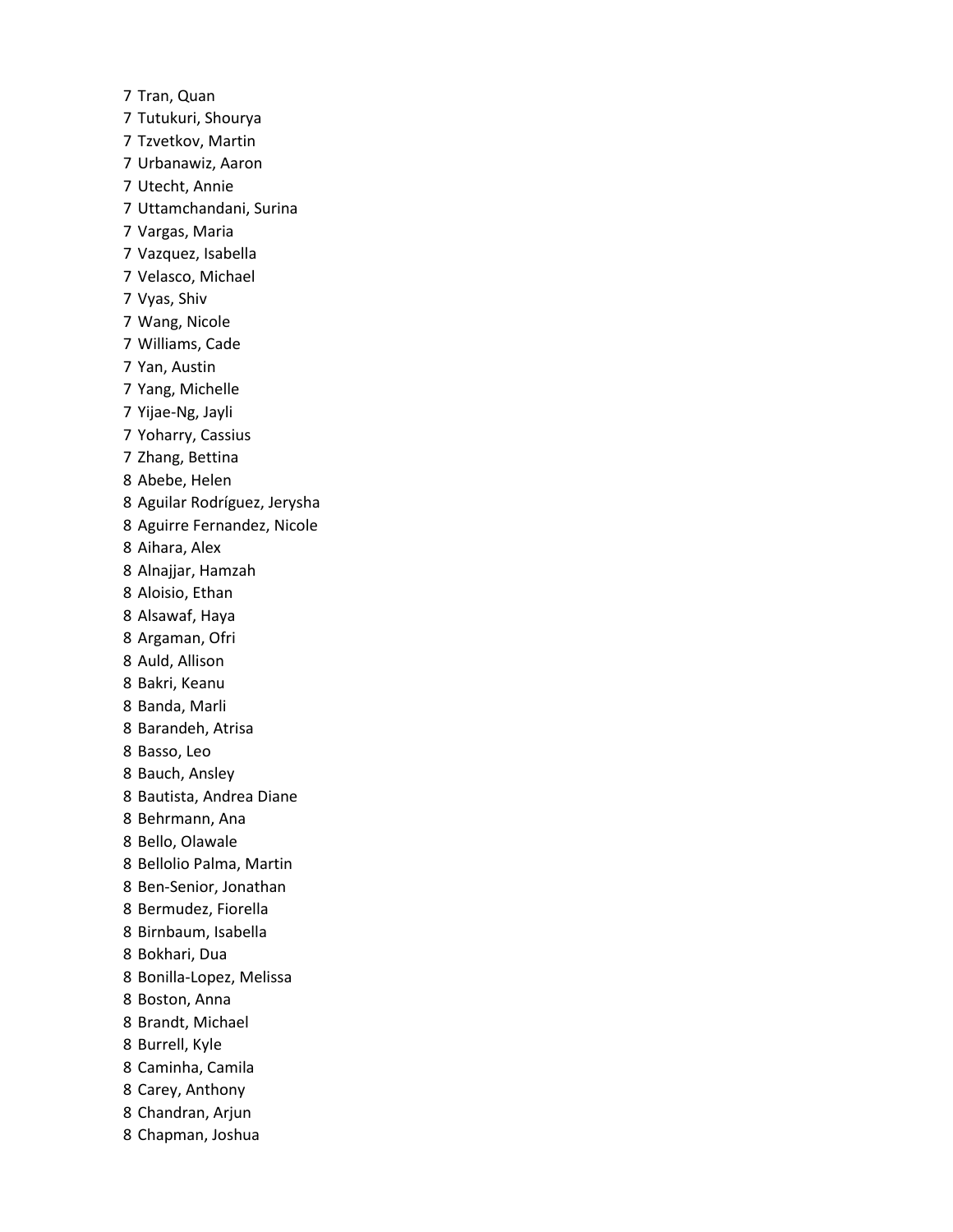Chase, Caleb Chen, Sherry Chen, Vincent Chernushin, Kobe Cho, Cyrus Choi, Ellie Chowdhury, Arnan Ciccarelli, Giovanna Cohen-Aka, Ariel Coleman, Joshua Cooke, Simon Creel, Julian Dash, Ronit Devabhaktuni, Dhruva Dewan, Akshaj Dewis, Kathryn Dharmawardhana, Santhushi Dimson, Elle Dinoy, Dianne Duvvuri, Rikhilsai Dwarapudi, Vahin Dyche, Samantha Ekbote, Anooj Erkan, Can Eves, Audrey Galberth, Mya Garcia, Joanna Gaye, Mamy Giesler, Olivia Golan, Yasmine Gould, Lucas Goyal, Naarah Guo, Carter Guru, Samantha Harris, Grace Henien, Youssef Hickman, Michael Hood, John Hoover, Caroline Howard-Smith, Curran Hu, Kyler Jabang, Assane Jabang, Ousainu Jackson, Logan Jackson, Zyairre Jeon, Gayoon Johnson, Quinn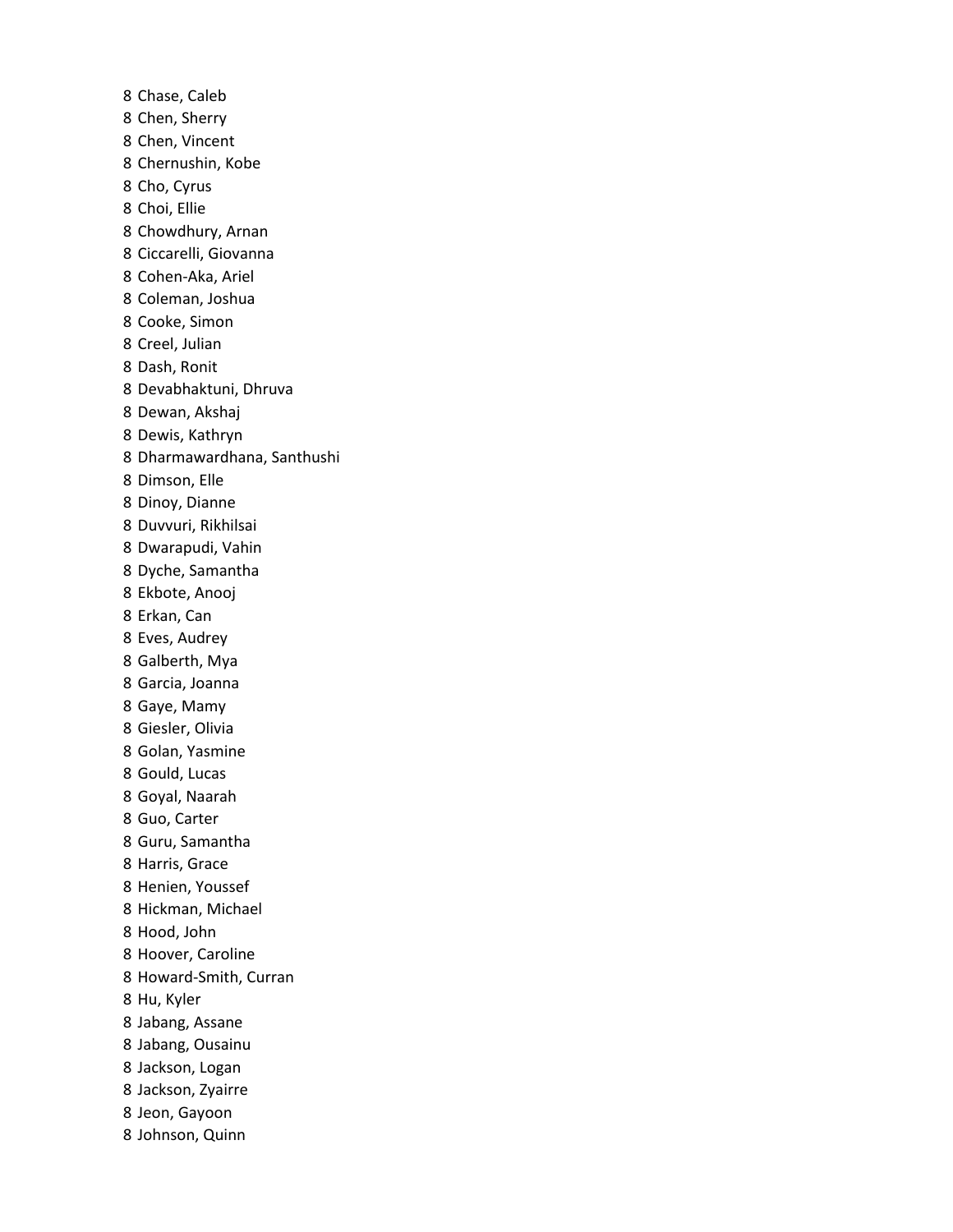Johnston, Mei Kadyrov, Eldeniz Kalapatapu, Anjali Kamath, Natasha Kanakala, Sourish Kang, Minjun Kansal, Ansh Kansal, Arushi Kea, Alexander Kea, Emma Keever, Joseph Khalon, Elliot Khan, Maria Khundmiri, Zuhayr Kim, Carson Kim, Jason Kim, Noah Knight, Micah Ko, Alexis Kong, Angela Le, Kenneth Le, Phuong Ledford, Mia Lee, Chae-Un Lee, Jin Won Lee, Joanna Lee, Joseph LeFave, Peter Lerman, Shay Li, Angela Lin, Edison Wei Fan Lint, Max Littlejohn-Britt, Maci Liu, Luna Lopez, Lucas Lovell, Beckett Lu, Elizabeth Luis Romero, Renzo Lysak, Erika Ma, Brian Manivannan, Varsha Mason, Cadence Mattox, Calvin Maya Hernandez, Mia McFarlane, Sydney McGowan, Ethan McIlroy, Daniel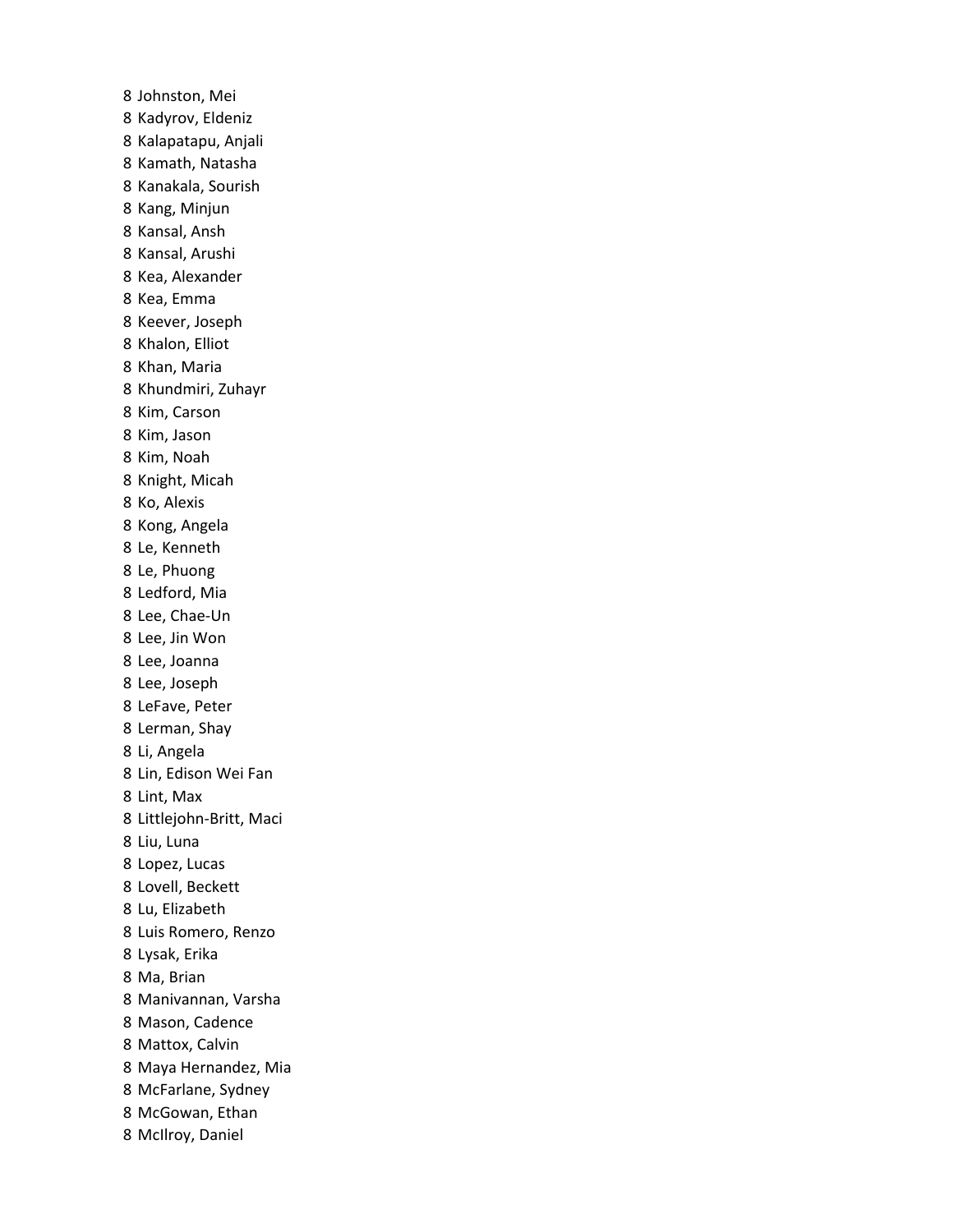Meirov, Elad Menon, Agreya Mithani, Ansh Moreau, Jaynen Mueller, Maria Murali, Aakash Newsome, Juan Newton, Catherine Nguyen, Hannah Nguyen, Khue Okushi, Amber Patadia, Shree Patel, Arush Patterson, Dylan Perez, Gabriel Perez, Miguel Petriati, Fabrizio Phan, Yen Phillips, Riley Podesta, Isabella Polo, Arianna Price, Michael Price, Reagan Pye, Lauren Queiros, Gabryella Ra, Winston Race, Nolan Redie, Eskedar Riley, Blake Sama, Suchir Samson, Noam Samuel, Joshua Sarkar, Tarnija Schmit, Cassandra Schmit, Danielle Shapiro, Leah Sharma, Pranshu Shavkani, Shourya Sheftel, Max Shoulders, Morgan Singh, Divjyot Sinha, Saanvi Smieja, Miles Snelling, Katherine Song, Aiden Stazak, Raegan Sterling, Samantha